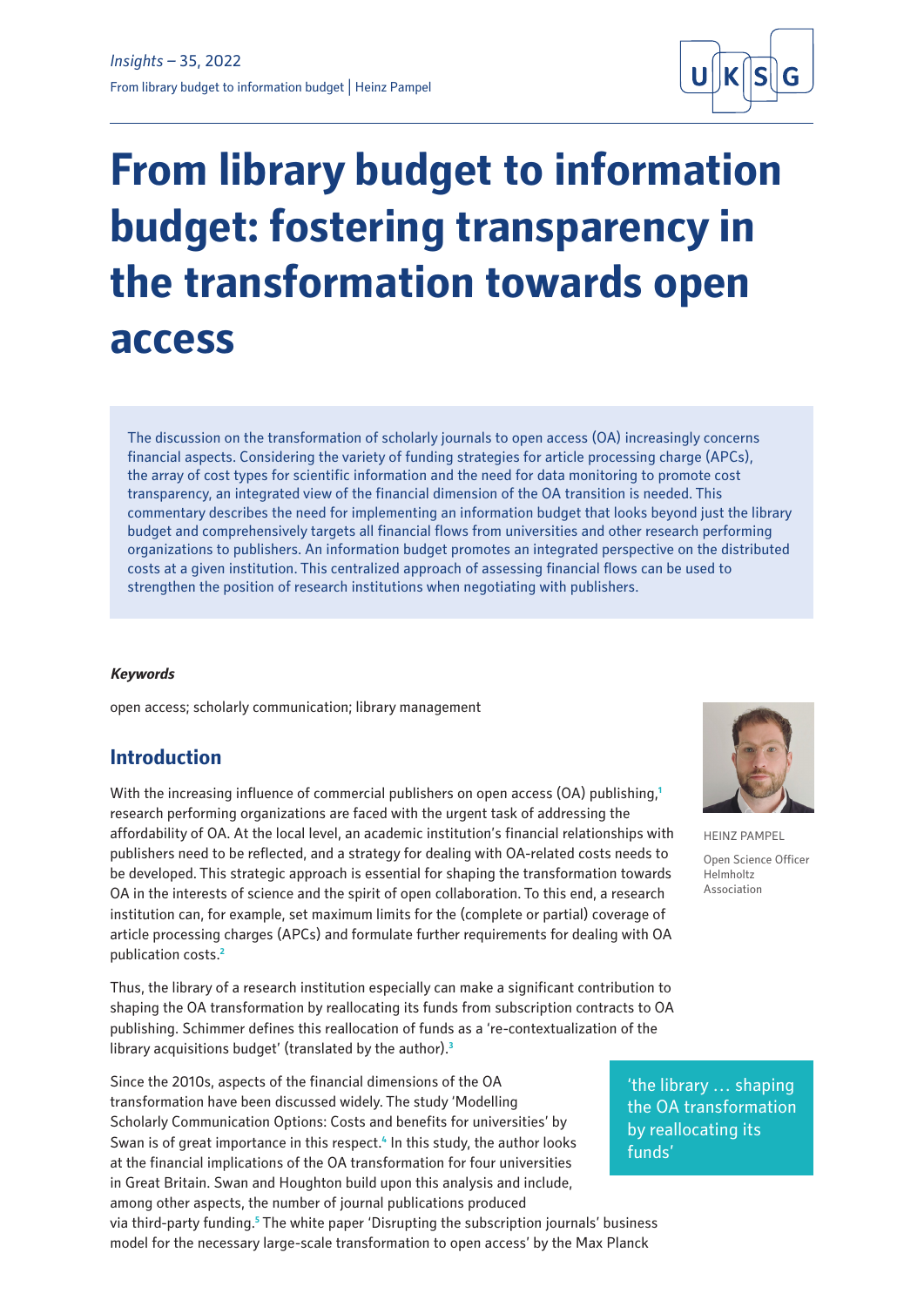

2 Digital Library concludes that the transition from a subscription-based business model to APCs would mathematically be possible on a global level for research institutions without additional costs; the white paper further holds out the prospect of potential savings. For Germany, according to the study, 'a large-scale open access transformation without much pain' would be possible with an average APC of €2,000.**<sup>6</sup>**

However, since the values of APCs depend on the respective profiles of research institutions, particularly the publication volume of the institutions' researchers as well as other parameters, each institution must be considered individually.

In the German National Contact Point Open Access (OA2020-DE) project, Schönfelder analysed the financial needs of five universities and one non-university institution in 'transformation calculations'. The author finds that the institutions could fund all members' publications that arose in the context of research not funded by third parties through the acquisition budgets of their libraries.<sup>7</sup> However, a prerequisite for this assumption is that the funding organizations have sufficient funds for the APCs of publications in their programmes.

'the values of APCs depend on the respective profiles of research institutions'

Following the logic of Laakso et al.,<sup>8</sup> who divide developments within gold OA into three phases – pioneering years (1993–1999), innovation years (2000–2004) and consolidation years (2005–2009) – currently, we are probably in the ensuing phase of the commercialization years. This can be illustrated using the changes in publication fees at a global level: while the average APC was €1,261 in 2010, it was €1,684 in 2020. In the hybrid option, the average APC in 2010 was €2,318; in 2020, it was €2,373.**<sup>9</sup>**

Universities and other research performing institutions have begun to establish OA publication funds against the backdrop of the APC model gaining momentum within gold OA. Thus, publication funds are understood as a financing and control instrument for institutions meeting the costs of APCs.**<sup>10</sup>** Publication funds serve the practical implementation of the goals – declared in the respective OA policies or strategies – in coping with publication charges at research institutions.

In Germany, the establishment of these funds at universities was supported by the 'Open Access Publishing' funding programme of the German Research Foundation (DFG), which ran from 2010 to 2020.**<sup>11</sup>** In addition, individual German states have set up funding programmes to finance OA publication fees.

Between 2010 and 2020, funders also started to reimburse APC costs in their project funding, for example, the European Commission in the Seventh Framework Programme.**<sup>12</sup>**

In Project DEAL, German research institutions are – for the first time on a national level – jointly negotiating with the three major publishers, Elsevier, Springer Nature and Wiley, under the premise of 'Publish and Read' agreements.**<sup>13</sup>** Since the DEAL contracts with Wiley**<sup>14</sup>** and Springer Nature,**<sup>15</sup>** there has been an intense discussion in Germany about the costs of the OA transformation.

The association of German U15, a network of 15 research-intensive universities, has expressed its concern about 'financial … additional burdens for universities with strong research and publication activities'**<sup>16</sup>** (translated by the author) and called for 'comprehensive publication funding by third-party funders to be established immediately'**<sup>17</sup>** (translated by the author). This demand is shared by the TU9 association, an alliance of nine technical universities in Germany. The association warns, 'There is a risk that publication intensive institutions will not be able to participate in DEAL contracts in the future unless there are binding agreements with the federal government, the states and the research funders on how the financial impact of the desired paradigm shift can be absorbed.'**<sup>18</sup>** (translated by the author). 'there has been an intense discussion in Germany about the costs of the OA transformation'

The appeals of these two associations point to some of the unanswered questions that research institutions face regarding the costs of the OA transformation.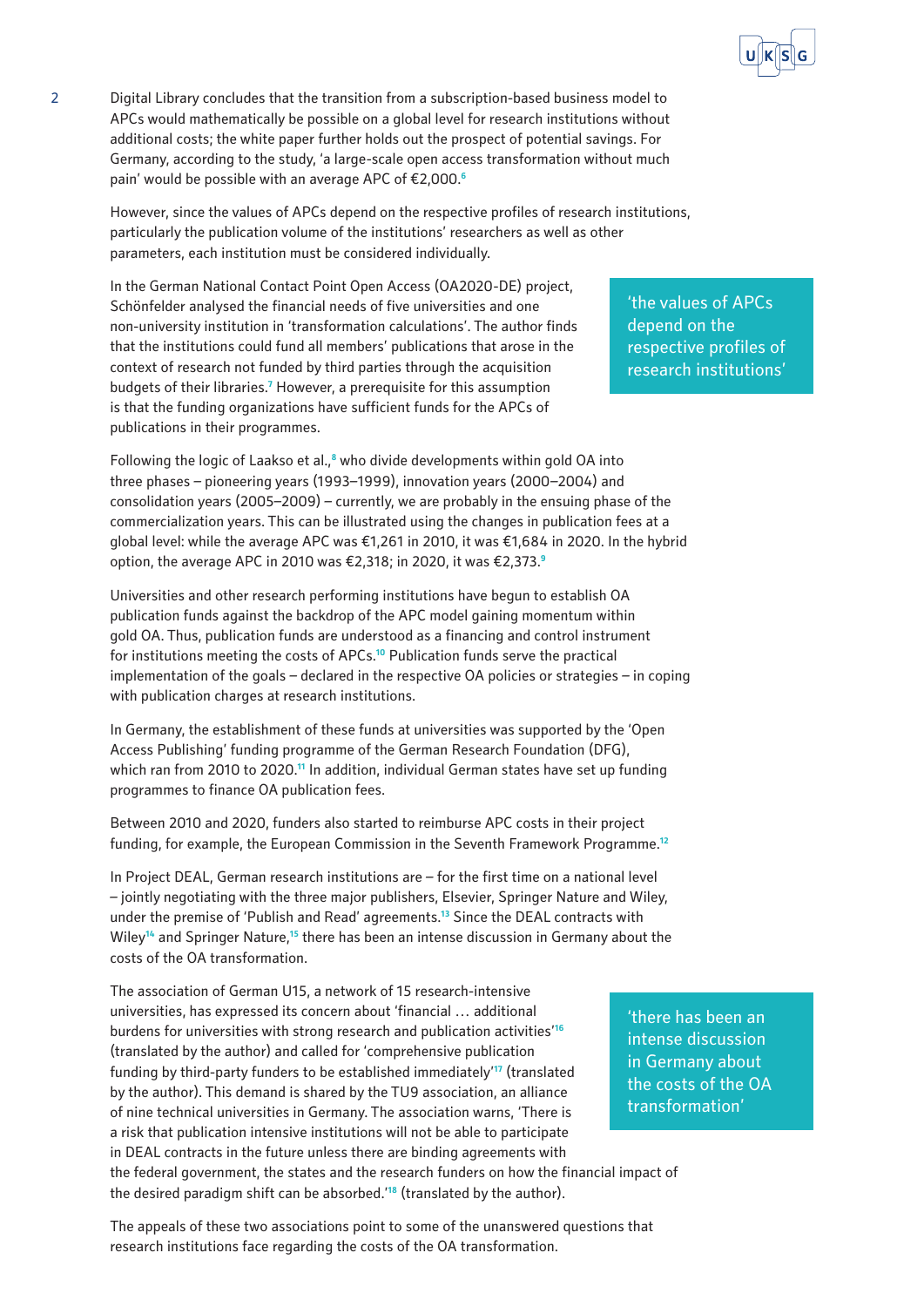

# 3 **Variety of funding**

The results of the German Options4OA Study from 2018**<sup>19</sup>** show that APCs for OA articles are financed by various means. Of the 701 German institutions contacted – including universities, universities of applied sciences and non-university research institutes – 403 took part in this comprehensive survey of OA practices in Germany.

- $\cdot$  46.65% (n = 188) of the institutions state that they use third-party funds to finance OA publication fees provided by funding organizations (e.g. DFG, Federal Ministry of Education and Research (BMBF) and the European Commission)
- $\cdot$  44.17% (n = 178) organize the financing of OA APCs via central service facilities (e.g. via the library budget)
- • 43.18% (n = 174) pay OA APCs using funds from the respective authors' organizational units
- • 36.48% (n = 147) state that they have not yet organized the financing of publication fees (see Figure 1).**<sup>20</sup>**

It is essential to keep this diversity of funding strategies in mind when considering the costs of the transformation towards OA.

'It is essential to keep this diversity of funding strategies in mind when considering the costs of the transformation towards OA'



Figure 1. Organization of OA publication fee funding

# **Variety of expenditure**

In addition, the different cost types for scientific information must be considered. Analyses at the research centres of the Helmholtz Association reveal the types of expenses that are incurred in addition to subscription and OA publishing.**<sup>21</sup>**

There are at least seven categories of cost types:

1. Expenditure on subscriptions

These funds are mostly raised centrally by the institutions' libraries and are geared to the information needs of the respective institution. Depending on the institution and its organizational structure, subscriptions paid directly by units (and thus not organized by the libraries) must also be considered in addition to the central library subscriptions.

2. Expenditure on publication fees for gold OA Since the funds for APCs are not only paid via central publication funds but also via the scholar's units or through funding organizations, there should be central recording of this cost type.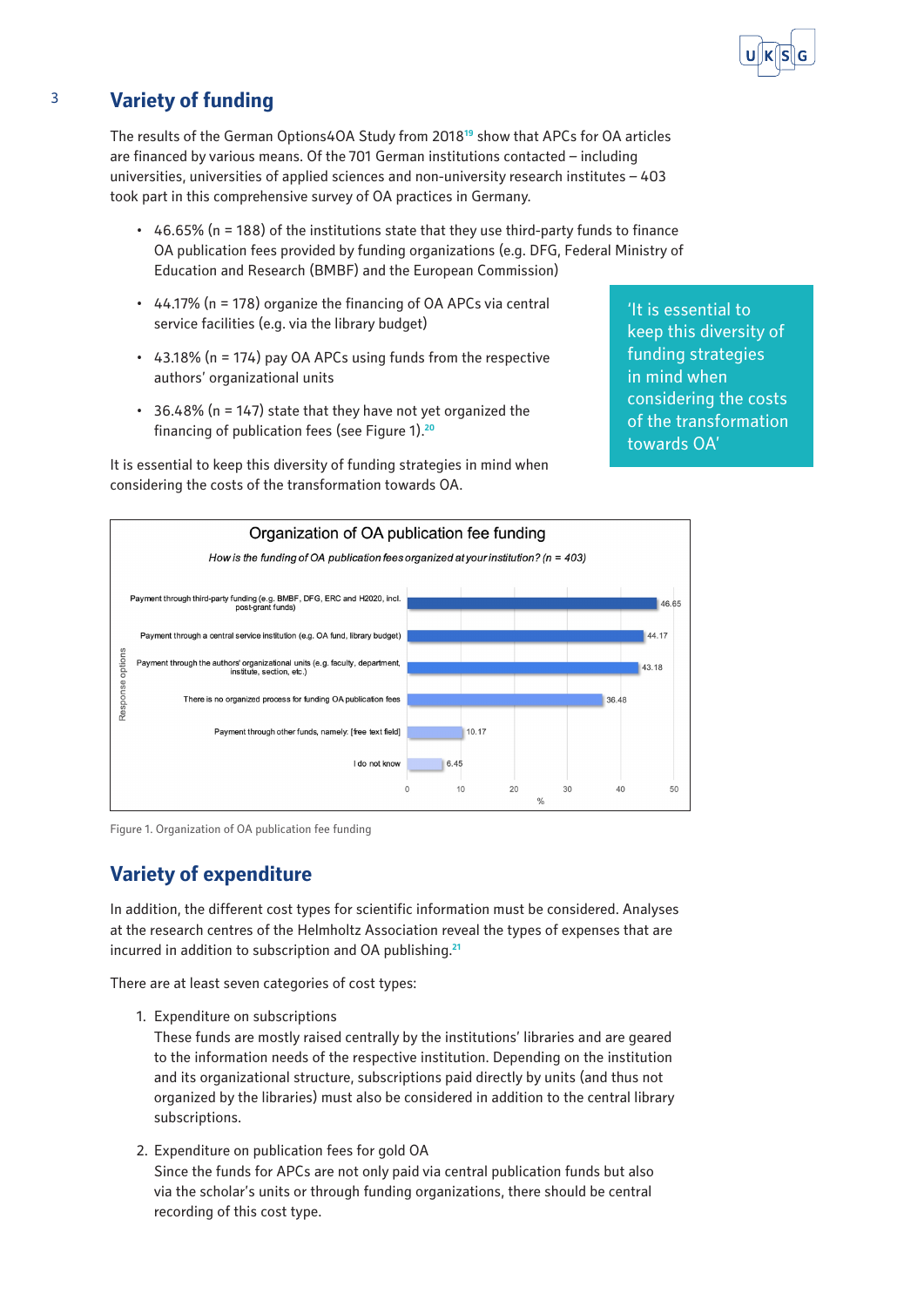

- 4 3. Publication fee expenditures for hybrid options Even though many research institutions exclude the financing of hybrid APCs, funders such as the German Federal Ministry of Education and Research (BMBF) do cover these costs; thus, it is necessary to monitor them centrally at an institution.
	- 4. Expenditure on publication fees for closed access

Some journals also charge publication fees in the subscription area, e.g. colour charges (for coloured illustrations), excess charges (for excess length) and cover charges (for images on journal covers). If an institution has subscribed to the journal in question, these APCs need to be calculated in addition to subscription costs. Such expenses are usually not recorded by libraries and are therefore not monitored centrally. This gap emerges because libraries are usually only involved in the submission processes when researchers raise queries. Thus, the need for the centralized and comprehensive recording of these costs arises, as well.

5. Expenditures for licensing of illustrations

Costs are incurred for the subsequent use of images in publications, which are licensed in the STEM field, for example, via the Copyright Clearance Center, or in the field of art history via the VG Bild-Kunst, an association for the collective administration of copyright in art in Germany. There is a need for central monitoring of these expenditures because these costs are also usually paid directly by the scholars' units.

6. Expenses for consortial OA infrastructures

Costs are also incurred for consortial OA infrastructures such as arXiv or the Directory of Open Access Journals (DOAJ). These costs should be recorded on a central level so that they can be taken into account when considering the total expenses of OA.

7. Expenses for local OA infrastructures

The costs of operating OA repositories and other publication platforms at an institution need to be considered along with every other type of expenditure. These expenses seem to be given little consideration in the ongoing discussions about the costs of OA transformation.

This list – extensive while perhaps not exhaustive – illustrates the complexity of the costs incurred by research institutions for scholarly information.

# **The need for cost transparency**

Recording and analysing the types of costs and the variety of funding strategies described above at research institutions are central prerequisites for promoting cost transparency. This transparency is necessary to negotiate the prices of the OA transformation with publishers in a fair manner and on an equal footing. The creation of cost transparency is thus a central prerequisite for discussions and evaluations of the financial dimension of the OA transformation. Therefore, besides monitoring costs, the disclosure of expenditures should also be aimed for.

In its 'Appeal for the Disclosure of Publication Fees' from 2016, the Alliance of German Science Organizations advocated for the disclosure of APCs to promote transparency. To this end, according to the Alliance, confidentiality clauses in contracts with publishers should be waived.**<sup>22</sup>** This appeal is also formulated at the European level by Science Europe in the 'Recommendation by Science Europe for the Disclosure of Publication Fees'.**<sup>23</sup>** This request was included, too, in the 'Amsterdam Call for Action on Open Science'.**<sup>24</sup>** Additionally, the European Commission considered that topic in the 'Recommendation on Access to and Preservation of Scientific Information', in which the EU member states are encouraged to disclose financial information.**<sup>25</sup>**

'The creation of cost transparency is … prerequisite for discussions and evaluations of the financial dimension of the OA transformation'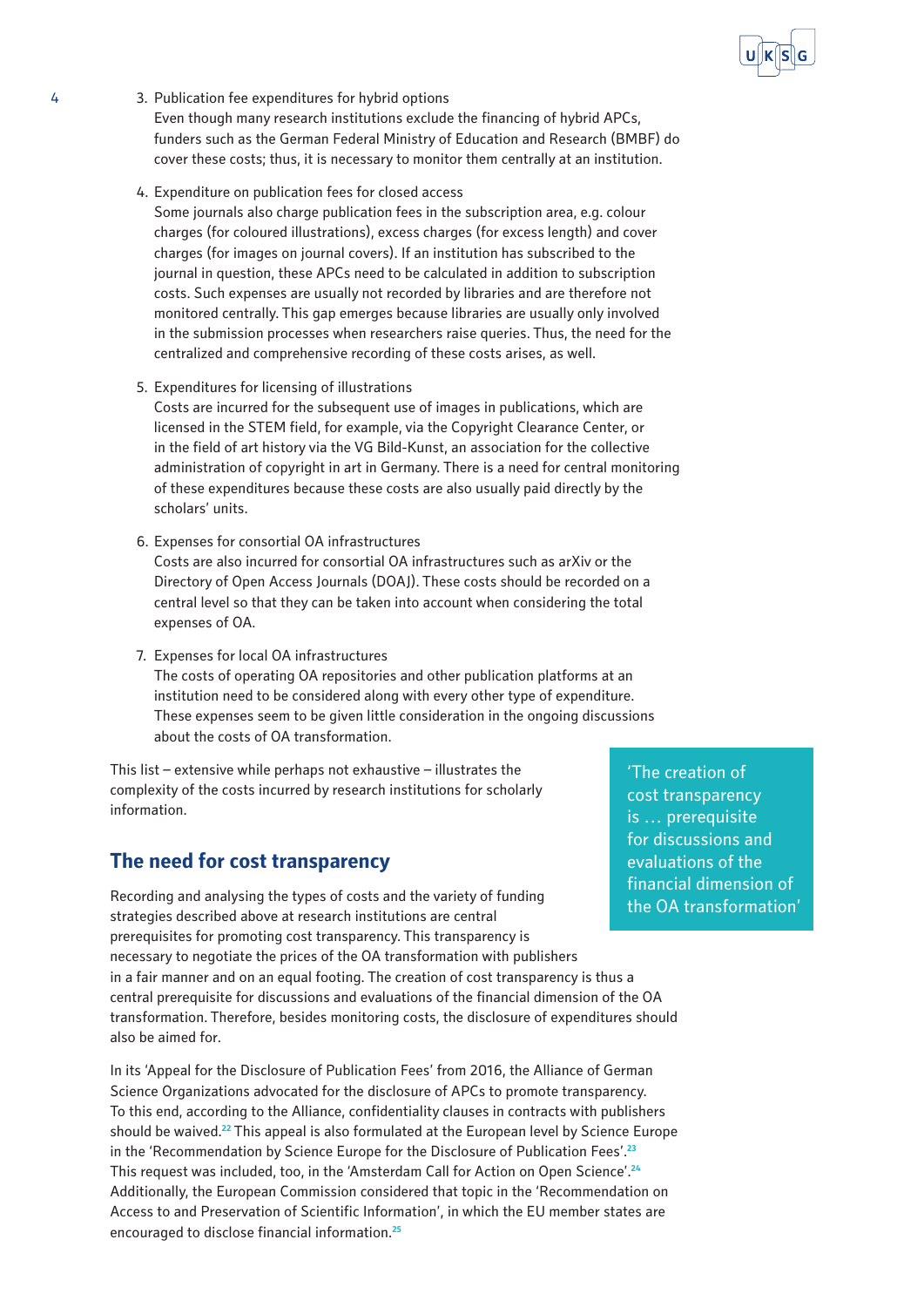

5 As of March 2022, 351 academic institutions worldwide are participating in the OpenAPC initiative, through which information on paid publication fees is made openly available.**<sup>26</sup>** This data enables analyses of the costs of OA publishing.

At the level of a single institution, exemplary practices at the Deutsches Elektronen-Synchrotron DESY**<sup>27</sup>** and Forschungszentrum Jülich**<sup>28</sup>** demonstrate the potential of these analyses in the area of OA cost trends. At Jülich, for example, the 'Open Access Barometer' is used to provide information on the funds used.**<sup>29</sup>** This barometer includes cost information for 13 publishers that are relevant to Jülich authors.

Internationally, the topic of cost transparency is gaining momentum due to a growing number of freedom of information laws. For example, initiatives to create cost transparency in scholarly communication have been launched in Finland,**<sup>30</sup>** the United Kingdom,**<sup>31</sup>** New Zealand**<sup>32</sup>** and Switzerland**<sup>33</sup>** using freedom of information laws.

It is also necessary to discuss the disclosure of costs in line with the EU recommendation mentioned above.**<sup>34</sup>** However, a prerequisite for this is a paradigm shift in the institutions, leading to a rejection of non-disclosure clauses in their business relationships with publishers. The disclosure of the Project DEAL contracts seems to be a first and promising step in this direction.**<sup>35</sup>**

# **The need for data monitoring**

With the slow but steady progress of the OA transformation, it will be essential to take a broad view of the financial dimension of scholarly publishing.

The above-mentioned study Options4OA shows that:

- only 20.84% ( $n = 84$ ) of research institutions in Germany state that they centrally monitor expenses for OA APCs
- • 36.97% (n = 149) of the institutions neither currently record these costs nor plan to do so in the future
- $\cdot$  22.33% (n = 90) of the institutions do not know whether OA fees are recorded
- • 19.85% (n = 80) of the institutions plan to collect data in the future (see Figure 2).



Figure 2. Central recording of expenditures for OA publication fees

The cost of non-OA APCs is usually not tracked:

- only 12.19% ( $n = 49$ ) of the institutions report that they monitor expenditures on page charges or colour charges
- $\cdot$  44.78% (n = 180) of the institutions state that they neither currently record these expenses nor plan to do so in the future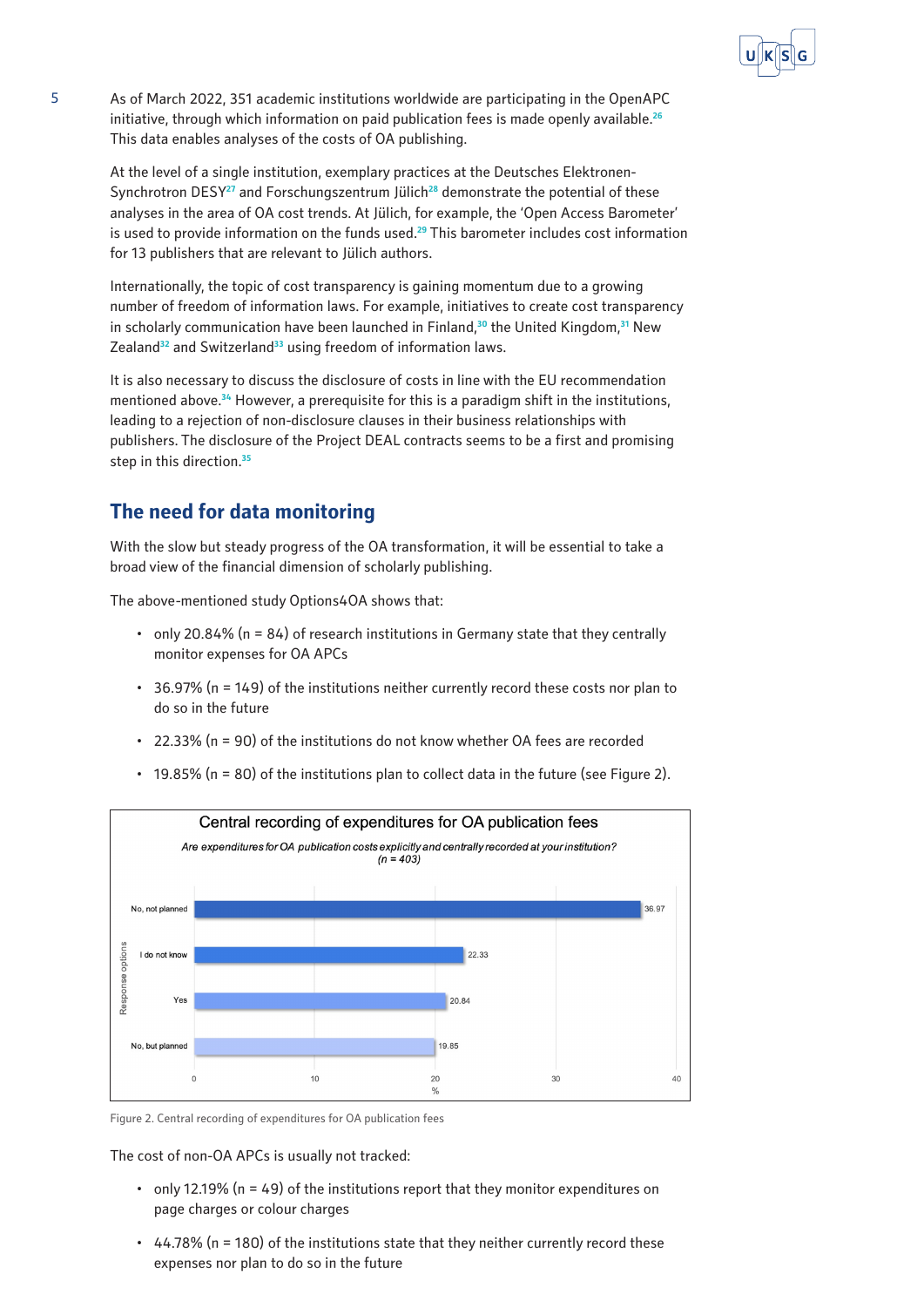

## 6 • 34.58% ( $n = 139$ ) of the institutions have no information on this expenditure (see Figure 3).**<sup>36</sup>**



Figure 3. Central recording of non-OA related publication fees

For a sustainable transformation, research institutions face the challenge of creating cost transparency. This means that research institutions and their libraries need to create a comprehensive overview of the financial flows between them and publishers as well as other service providers.

To estimate the costs, encompassing analyses of the expenditures for scientific information are necessary. These costs need to be set in relation to an institution's publication output.

This task highlights the interplay between current research information systems (CRIS) and institutional OA repositories. Data held in these systems need to be linked. Activities in this field can also be used to support researchers in complying with the OA policies of funding agencies.

To approach cost transparency and to obtain a central overview of all costs pertaining to scientific journals, the development of corresponding monitoring procedures is necessary. In addition to bibliographic metadata, the following metadata needs to be collected for an article:

1. Legal metadata

To record the legal situation of an OA publication in a standardized manner, information on the licence is particularly necessary. For green OA publications, the legal basis of the repository version needs to be documented (e.g. information on the embargo period specified by the publisher, information on further contractual agreements, or a reference to another legal basis of OA, such as the statutory secondary publication right of German copyright law).

2. Technical metadata

Information such as the date of submission of an article and the date of its publication should be recorded. Since the technical reuse of publications, e.g. for text and data mining procedures, is essential, information about the article formats (HTML, PDF, PDF/A, JATS-XML, etc.) should also be recorded. It is also advantageous to record the publication type (scientific article, contribution to a periodical, part of a book, etc.) and the type of article (research article, review article, etc.).

3. Contractual assignment

If the article is to be assigned to a contractual agreement between the institution and a publisher (e.g. consortial agreement or local framework agreement), the attributes available for this must be recorded as well as the usual invoice information (contracting parties, name of the deal, terms of the agreement, invoice date, invoice number, etc.).

'costs need to be set in relation to an institution's publication output'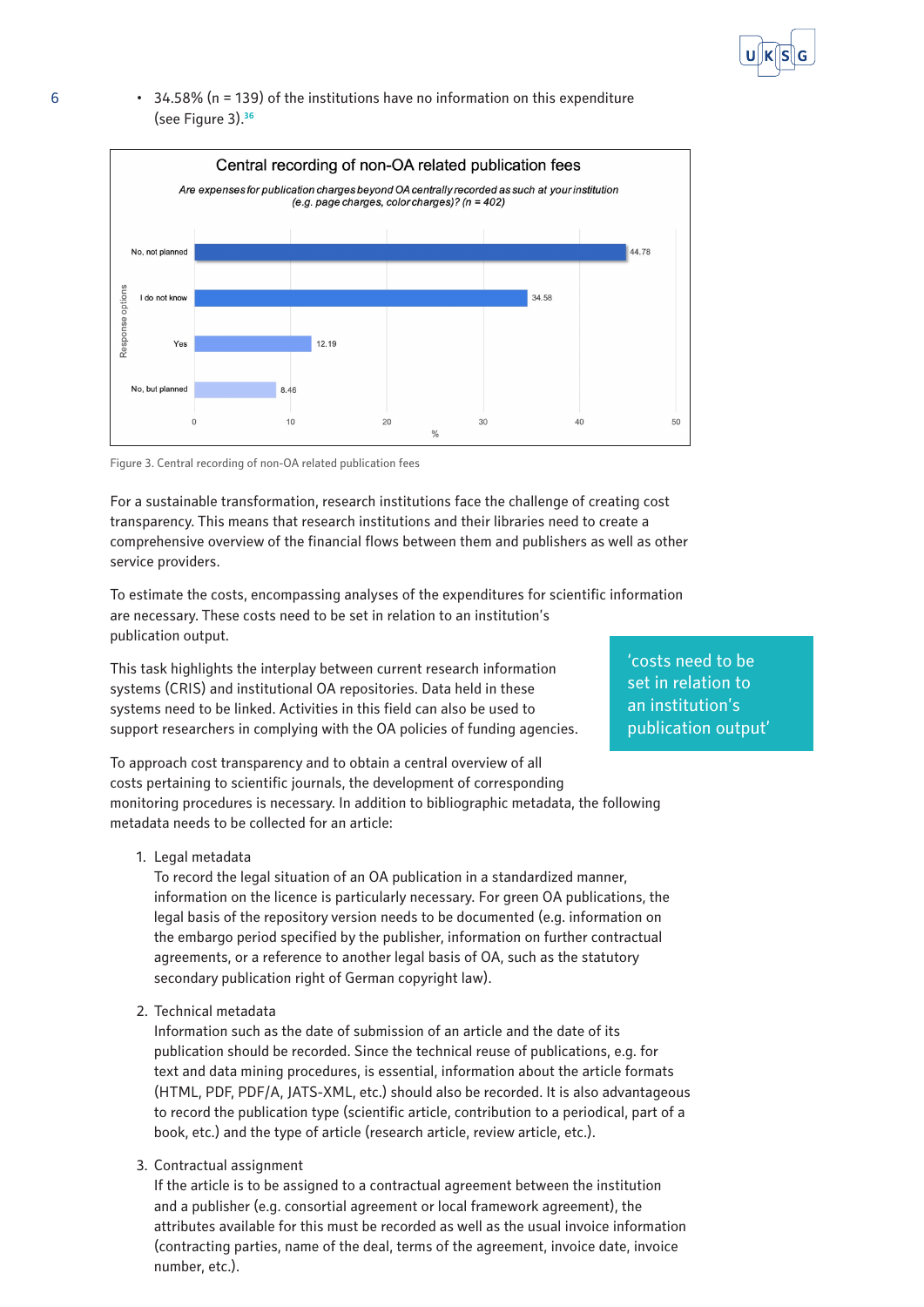7 4. Financial metadata

In this section, an article's type of publication fee should be recorded. This can be, for example, publication charge for OA, publication charge for a hybrid option, publication charge for submission, excess charge, cover charge, colour charge, publication charge for rights acquisition, publication charge for associated research data (data publication charge). Information on the amount of the publication charge in gross and net, the currency of the invoice amount, the possible conversion rate and the date of conversion, and possible information on the reduction of the APC (waiver) should also be recorded.

5. Organizational Metadata

To be able to assign publications to the organizational units of the researchers and, if applicable, to projects, further information is required, e.g. the units of the participating scholars, the project in which the publication originated, the funding organization of the project (e.g. the grant number) and, in the case of cost reimbursement by a funding organization, information on the cost accounts.

# **The need for an information budget**

Considering the variety of funding strategies for APC, the array of expenditure types of costs for scientific information and the need for cost transparency and data monitoring, an integrated view of the financial dimension of the OA transition is required. So far, many research performing institutions do not have an overview of the distributed costs. Against this background, the idea of an information budget**<sup>37</sup>** is proposed as follows.

The term information budget refers to a financial management tool used to manage all income and expenditure attributable to the publishing and reception of literature at a research performing organization.

As part of the organization's budget, the information budget enables the management of all financial resources for services and products of scientific information. Depending on a research institution's profile, these financial resources can consist of the library budget, third-party funded OA publication funds, publication grants in third-party funded projects and publication funds in organizational units like departments or sections of a university or laboratory.

Establishing an information budget allows an academic institution to centralize monitoring, administration and control of all expenditures for scientific information. The information budget allows an integrated view of the financial relationship with publishers and other publication service providers.

Creating an information budget serves to establish full cost transparency at the institution. It also strengthens the role of libraries within the OA transition.

In practice, this requires the creation of central business processes that ensure that all expenses related to scientific information are recorded. Libraries should take on this task and use their competencies in literature acquisition, scholarly communication and information management to establish information budgets at and for scientific institutions. Depending on the organizational structure and the level of centralization within that, there are many challenges to be overcome in creating information budgets. These challenges have to be addressed in a collaboration between the administrative units (e.g. financial administration), the library, the office for operations, and the individual departments and sections. Only with such co-operation can research performing institutions build up sufficient traction to challenge the current dominance of publishers in cost negotiations.

Information budgets should be operated in a service-oriented way. The publication cultures in the given disciplines should be taken into account, and the distribution of funds should be organized transparently.

'So far, many research performing institutions do not have an overview of the distributed costs'



'Information budgets should be operated in a service-oriented way'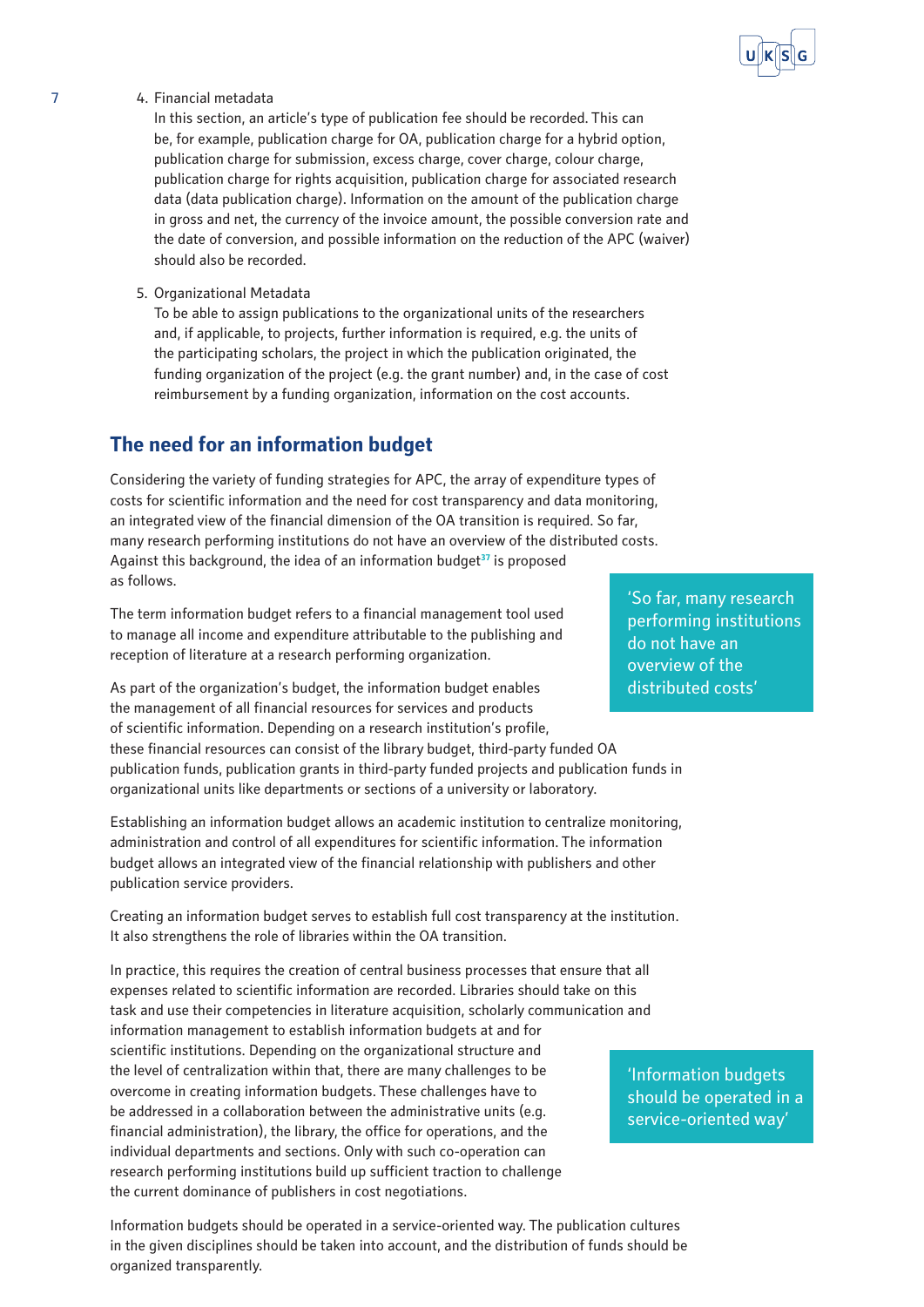

8 The practical implementation of an information budget can be executed differently depending on the institution and in response to the existing level of centralization within it.

# **Outlook**

The promotion of cost transparency is central to the further development of the publication system and should be pursued in an open, transparent and sustainable manner. Creating an information budget that allows for the financial management of all resources for scientific information is essential in fostering transparency of the financial flows from research performing organizations to publishers.

The German Council of Science and Humanities (Wissenschaftsrat) has recently recommended the creation of information budgets in its 'Recommendations for the Transformation of Scientific Publishing to Open Access'.**<sup>38</sup>**

The considerations described in this commentary show that there are still unresolved issues in the practical implementation. However, given the particular nature of scientific institutions, many of these issues will need to be resolved locally.

## **Acknowledgements**

The author would like to thank Lea Maria Ferguson and Roland Bertelmann for feedback and comments on an early manuscript of this article. The author would also like to thank the reviewers for their helpful suggestions.

This work is partly funded by the German Federal Ministry of Education and Research (BMBF) as part of the Options4OA project (Grant ID: 16OA034).

Parts of this article have already been published in German.**<sup>39</sup>** Both works are licensed under the Creative Commons Attribution Licence – 4.0 International (CC BY 4.0).

#### **Abbreviations and Acronyms**

A list of the abbreviations and acronyms used in this and other *Insight*s articles can be accessed here – click on the URL below and then select the 'full list of industry A&As' link: **<http://www.uksg.org/publications#aa>**.

### **Competing interests**

The author has declared no competing interests.

### **References**

- 1. Mikael Laakso et al., "The Development of Open Access Journal Publishing from 1993 to 2009," *PLOS ONE* 6, no. 6 (June 13, 2011): e20961, DOI: **<https://doi.org/10.1371/journal.pone.0020961>** (accessed 7 April 2022).
- 2. Christoph Bruch et al., "Positions on Creating an Open Access Publication Market Which Is Scholarly Adequate. Positions of the Ad Hoc Working Group Open Access Gold in the Priority Initiative 'Digital Information' of the Alliance of Science Organisations in Germany," (2015), DOI: **<https://doi.org/10.2312/allianzoa.009>** (accessed 7 April 2022).
- 3. Ralf Schimmer, "Open Access Und Die Re-Kontextualisierung Des Bibliothekserwerbungsetats," *Bibliothek Forschung Und Praxis* 36, no. 3 (2012): 293–99, DOI:

**<https://doi.org/10.1515/bfp-2012-0038>** (accessed 7 April 2022).

- 4. Alma Swan, *Modelling Scholarly Communication Options: Costs and Benefits for Universities*, (2010), **<http://repository.jisc.ac.uk/442/>** (accessed 7 April 2022).
- 5. Alma Swan and John Houghton, *Going for Gold? The Costs and Benefits of Gold Open Access for UK Research Institutions: Further Economic Modelling. Report to the UK Open Access Implementation Group*, (2012), **<http://repository.jisc.ac.uk/id/eprint/610>** (accessed 7 April 2022).
- 6. Ralf Schimmer, Kai Karin Geschuhn, and Andreas Vogler, "Disrupting the Subscription Journals' Business Model for the Necessary Large-Scale Transformation to Open Access," (April 28, 2015), DOI: **<https://doi.org/10.17617/1.3>** (accessed 7 April 2022).
- 7. Nina Schönfelder, "Transformationsrechnung: Mittelbedarf Für Open Access an Ausgewählten Deutschen Universitäten Und Forschungseinrichtungen," 2019,
	- **<https://pub.uni-bielefeld.de/record/2937971>** (accessed 7 April 2022).
- 8. Laakso et al., "The Development of Open Access Journal Publishing from 1993 to 2009."
- 9. "OpenAPC. v4.44.4-1-0," OpenAPC, 2022, DOI: **<https://doi.org/10.4119/UNIBI/UB.2014.18>** (accessed 7 April 2022).
- 10. Heinz Pampel and Marco Tullney, "3b. Open-Access-Publikationsfonds," in *Praxishandbuch Open Access*, ed. Konstanze Söllner and Bernhard Mittermaier (Berlin, Boston: De Gruyter, 2017), 162–72, DOI: **<https://doi.org/10.1515/9783110494068-019>** (accessed 7 April 2022).
- 11. Michael Ploder et al., *DFG Funding Programme Open Access Publishing Report about the Funding* (Deutsche Forschungsgemeinschaft, April 1, 2020), DOI: **<https://doi.org/10.5281/zenodo.4486411>** (accessed 7 April 2022).
- 12. European Commission, *Survey on Open Access in FP7* (Luxembourg: Publications Office of the European Union, 2012), DOI: **<http://doi.org/10.2777/81083>** (accessed 7 April 2022).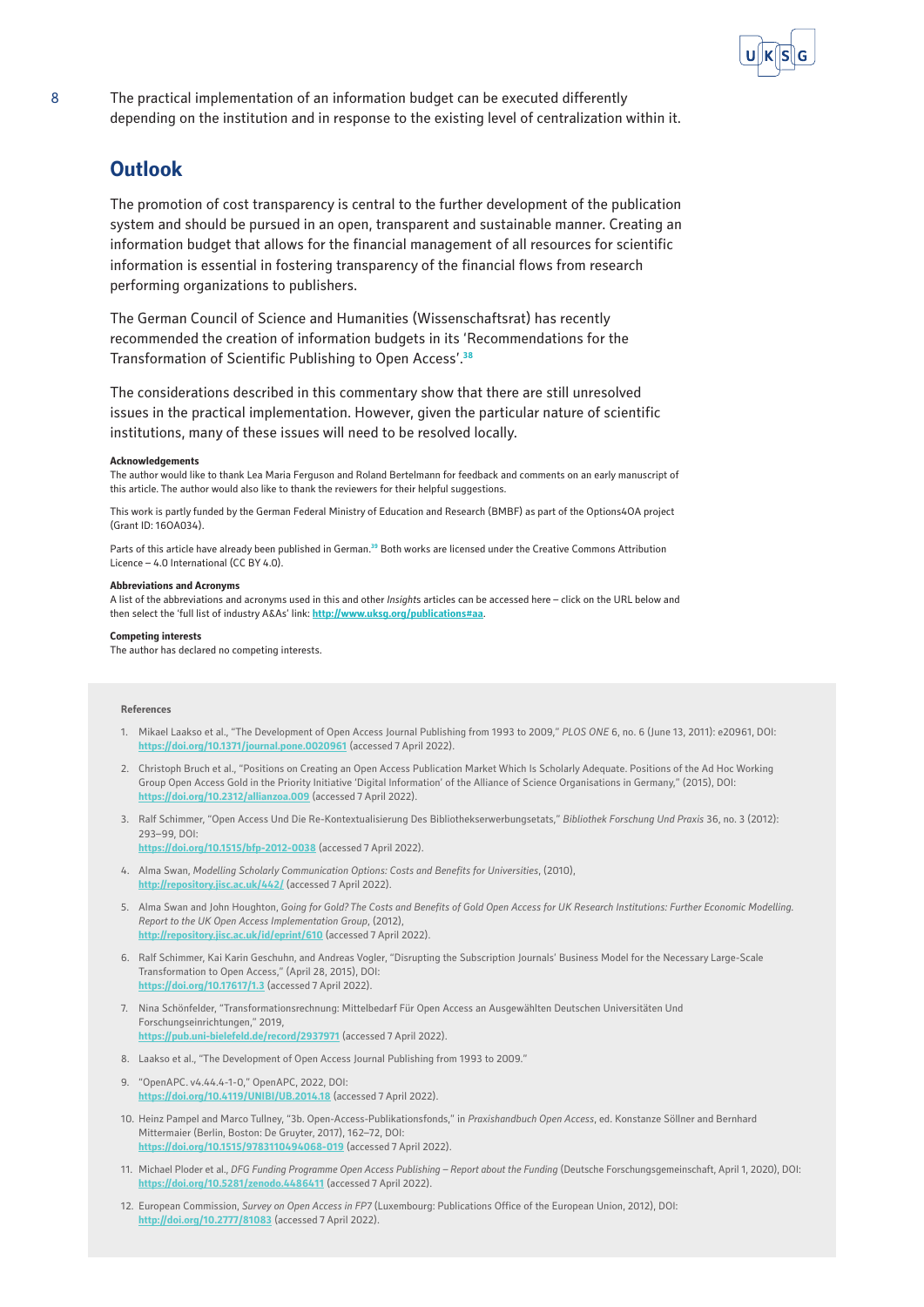

- 13. Bernhard Mittermaier, "Aus dem DEAL-Maschinenraum ein Gespräch mit Bernhard Mittermaier," *LIBREAS. Library Ideas*, 32 (2017), **<https://libreas.eu/ausgabe32/mittermaier/>** (accessed 7 April 2022).
- 14. Frank Sander et al., "Projekt DEAL John Wiley & Son Publish and Read Agreement," 2019, DOI: **<http://doi.org/10.17617/2.3027595>** (7 April 2022).
- 15. Stefan Kieselbach, "Projekt DEAL Springer Nature Publish and Read Agreement," 2020, **[https://pure.mpg.de/pubman/faces/ViewItemOverviewPage.jsp?itemId=item\\_3174351](https://pure.mpg.de/pubman/faces/ViewItemOverviewPage.jsp?itemId=item_3174351)** (accessed 7 April 2022).
- 16. "German U15 Zu DEAL: Wissenschaftliches Publizieren Im Zeitalter von Open Access Erfordert Neue Finanzarchitektur," German U15, 2019, 15, **[https://www.german-u15.de/presse/ressourcen-2014-2019/20190917\\_U15-DEAL-Positionspapier.pdf](https://www.german-u15.de/presse/ressourcen-2014-2019/20190917_U15-DEAL-Positionspapier.pdf)** (accessed 11 April 2022).
- 17. "German U15 Zu DEAL: Wissenschaftliches Publizieren Im Zeitalter von Open Access Erfordert Neue Finanzarchitektur," 15.
- 18. "Open-Access-Transformation Zum Erfolg Führen," TU9, 2019, **[https://jimdo-storage.global.ssl.fastly.net/file/599e801c-86fe-4b3b-8885-a352c88dde03/PM\\_OpenAccess\\_final\\_241119.pdf](https://jimdo-storage.global.ssl.fastly.net/file/599e801c-86fe-4b3b-8885-a352c88dde03/PM_OpenAccess_final_241119.pdf)** (accessed 7 April 2022).
- 19. Heinz Pampel, "Open Access an wissenschaftlichen Einrichtungen in Deutschland. Ergebnisse einer Erhebung im Jahr 2018. Bericht" (GeoForschungsZentrum – Helmholtz-Zentrum Potsdam, 2019), DOI: **<https://doi.org/10.2312/OS.HELMHOLTZ.005>** (accessed 7 April 2022).
- 20. Pampel, "Open Access an wissenschaftlichen Einrichtungen in Deutschland."
- 21. Irene Barbers, Nadja Kalinna, and Bernhard Mittermaier, "Data-Driven Transition: Joint Reporting of Subscription Expenditure and Publication Costs," *Publications* 6, no. 2 (2018), DOI: **<https://doi.org/10.3390/publications6020019>** (accessed 7 April 2022); Forschungszentrum Jülich, "Open-Access-Barometer 2019," **[fz-juelich.de](https://fz-juelich.de)**,  $(2020)$ [https://www.fz-juelich.de/zb/DE/Leistungen/Open\\_Access/oa\\_barometer/oa\\_barometer\\_node.html](https://www.fz-juelich.de/zb/DE/Leistungen/Open_Access/oa_barometer/oa_barometer_node.html) (accessed 7 April 2022); Bernhard Mittermaier, "(Gold) Open Access – Eine Disruptive Technologie?," (2014), **<http://hdl.handle.net/2128/5830>** (accessed 7 April 2022); Bernhard Mittermaier, "The Jülich Open Access Barometer," (2018), **[http://hdl.handle.net/2128/20092](http://hdl.handle.net/2128/20092 )** (accessed 7 April 2022).
- 22. "Shaping Open Access, Creating Transparency Appeal for Disclosure of Publication Fees," *Alliance of German Science Organizations*, (2016), DOI: **<https://doi.org/10.2312/ALLIANZOA.014>** (accessed 7 April 2022).
- 23. "Shaping Open Access and Creating Transparency. Recommendation by Science Europe for the Disclosure of Publication Fees," *Science Europe*, (2017), **[https://www.scienceeurope.org/media/0m1bq2ji/se\\_openapc\\_recommendation.pdf](https://www.scienceeurope.org/media/0m1bq2ji/se_openapc_recommendation.pdf)** (accessed 7 April 2022).
- 24. "Amsterdam Call for Action on Open Science," *Ministry of Education, Culture and Science*, 2016, **[https://openarchiv.hypotheses.org/files/2016/06/amsterdam-call-for-action-on-open-science.pdf](https://openarchiv.hypotheses.org/files/2016/06/amsterdam-call-for-action-on-open-science.pdf )** (accessed 11 April 2022).
- 25. "Commission Recommendation (EU) 2018/790 of 25 April 2018 on Access to and Preservation of Scientific Information," *European Commission*, 2018, **<https://eur-lex.europa.eu/legal-content/EN/TXT/?uri=CELEX%3A32018H0790>** (accessed 7 April 2022).
- 26. OpenAPC, "OpenAPC. v4.44.4-1-0."
- 27. Gernot Deinzer et al., "Including Open Access Information in Institutional Repositories," in *CERN Workshop on Innovations in Scholarly Communication (OAI10)*, (2017), DOI: **<https://doi.org/10.3204/PUBDB-2017-05961>** (accessed 7 April 2022); Alexander Wagner, "APC-Verwaltung im institutionellen Repositorium," *GMS*

*Medizin – Bibliothek – Information* 18, no. 3 (December 21, 2018): Doc21, DOI: **<https://doi.org/10.3205/mbi000422>** (accessed 7 April 2022).

- 28. Barbers, Kalinna, and Mittermaier, "Data-Driven Transition: Joint Reporting of Subscription Expenditure and Publication Costs," 2.
- 29. Mittermaier, "The Jülich Open Access Barometer."
- 30. Leo Lathi, "Cost of Academic Publishing in Finland 2010–2017," **[ropengov.github.io/](http://ropengov.github.io/)**, (2018), **<https://ropengov.org/2018/12/cost-of-academic-publishing-in-finland-2010-2017/>** (accessed 11 April 2022).
- 31. Lawson, Stuart, and Ben Meghreblian. "Journal Subscription Expenditure of UK Higher Education Institutions." *F1000Research* 3 (July 6, 2015): 274. DOI: **<https://doi.org/10.12688/f1000research.5706.3>** (accessed 7 April 2022).
- 32. Mark C. Wilson, "Market Failure in the Research World," (blog) **[publicaddress.net](https://publicaddress.net/)**, 2014, **kblicaddress.net/speaker/market-failure-in-the-research-world/** (accessed 7 April 2022).
- 33. Christian Gutknecht, "Transparenz bei Subskriptionskosten in der Schweiz: Bilanz nach vier Jahren," **[wisspub.net](https://wisspub.net/)**, (2018), **<https://wisspub.net/2018/06/23/transparenz-bei-subskriptionskosten-in-der-schweiz-bilanz-nach-vier-jahren/>** (accessed 7 April 2022).
- 34. "Commission Recommendation (EU) 2018/790 of 25 April 2018 on Access to and Preservation of Scientific Information," *European Commission*, 2018.
- 35. Kieselbach, "Projekt DEAL Springer Nature Publish and Read Agreement"; Sander et al., "Projekt DEAL John Wiley & Son Publish and Read Agreement."
- 36. Pampel, "Open Access an wissenschaftlichen Einrichtungen in Deutschland. Ergebnisse einer Erhebung im Jahr 2018. Bericht."
- 37. Heinz Pampel, "Auf Dem Weg Zum Informationsbudget. Zur Notwendigkeit von Monitoringverfahren Für Wissenschaftliche Publikationen Und Deren Kosten. Arbeitspapier.," (2019), DOI: **<https://doi.org/10.2312/os.helmholtz.006>** (accessed 7 April 2022); Heinz Pampel, "Strategische und operative Handlungsoptionen für wissenschaftliche Einrichtungen zur Gestaltung der Open-Access-Transformation," (2021), DOI: **<https://doi.org/10.18452/22946>** (accessed 7 April 2022).
- 38. Wissenschaftsrat, "Empfehlungen zur Transformation des wissenschaftlichen Publizierens zu Open Access," application/pdf, 2022, DOI: **<https://doi.org/10.57674/FYRC-VB61>** (accessed 7 April 2022).
- 39. Pampel, "Auf Dem Weg Zum Informationsbudget. Zur Notwendigkeit von Monitoringverfahren Für Wissenschaftliche Publikationen Und Deren Kosten. Arbeitspapier."; Pampel, "Strategische und operative Handlungsoptionen für wissenschaftliche Einrichtungen zur Gestaltung der Open-Access-Transformation."

9